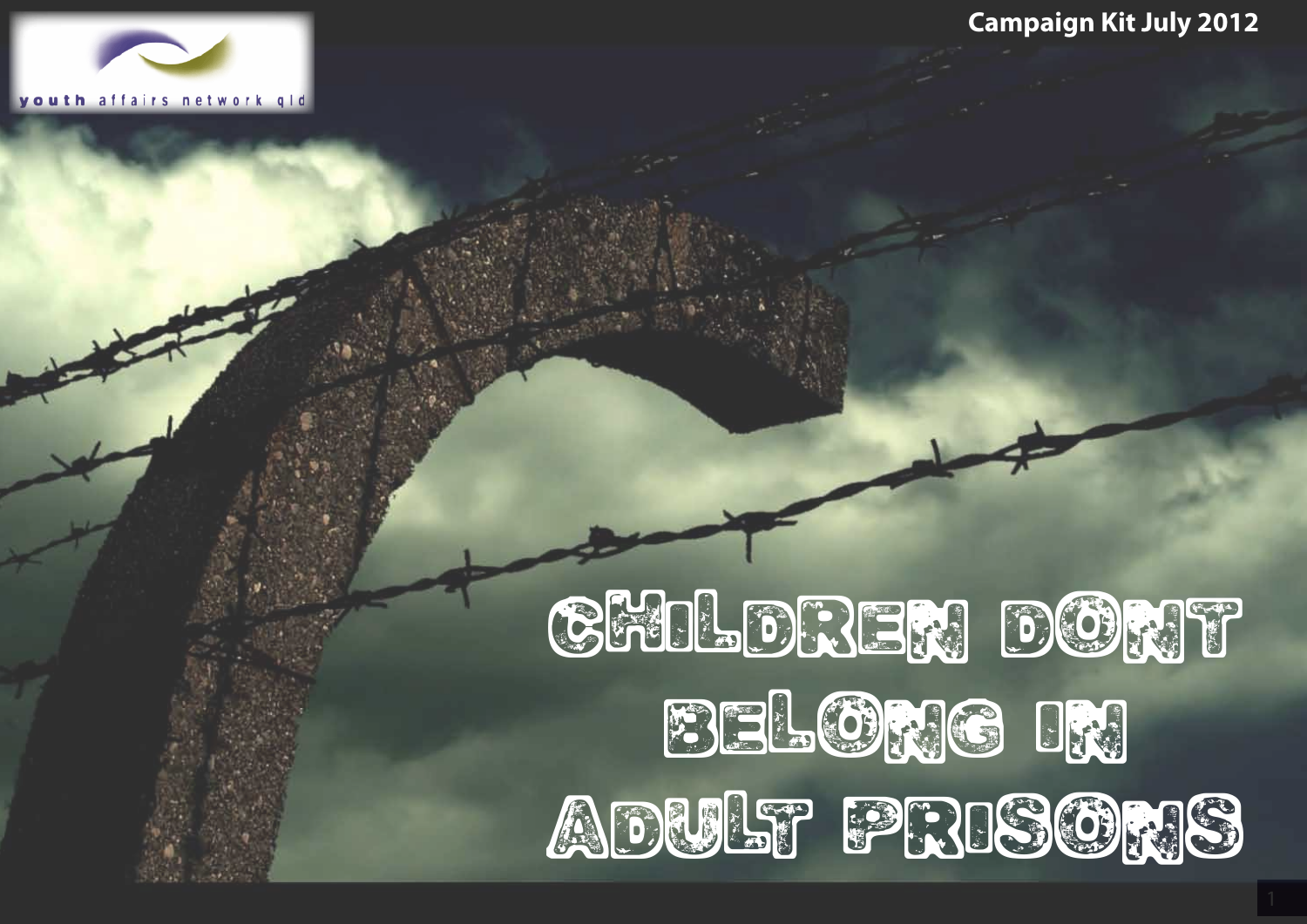# TIME TO ACT Stop Locking up Children in Queensland Adult Prisons

#### *Queensland is the only state in Australia to treat 17 year olds as adults in the criminal justice system.*

In 1992 when the Juvenile Justice Act was passed by Parliament, the State Government said:

**"It is the intention of this Government, as it was of the previous Government, to deal with 17-year old children within the juvenile, rather than the adult system, as per the Kennedy Report into prisons. This is consistent with the age of majority and avoids such children being exposed to the effects of adults in prisons, thereby increasing their chances of remaining in the system and becoming recidivists. This change will occur at an appropriate time in the future."** 

The purposes cited by the Government expressing its intention to stop dealing with 17 year old children in the adult system still ring true today. Eighteen is the age of majority in Queensland and throughout Australia, yet 17 year olds in Queensland continue to be exposed to the deleterious effects of adult prisons. It is time to make this change and stop treating children as adults in the criminal justice system.

It is unfair that 17 year olds are treated as adults by the criminal law because:

- 17 year olds are often still physically and mentally immature, and ought to be dealt with by a legal system that understands that developmental immaturity;
- if children cannot vote, drink alcohol, buy cigarettes, or otherwise participate fully in society until they become 18, they should not be treated as adults by the criminal law;
- Children should not be kept in adult jails;
- the Child Protection system treats 17 year olds as juveniles; so should the

Youth Justice system;

- year 12 students should be treated the same way by the criminal law, irrespective of whether they happen to be 16 or 17;
- Queensland 17 year olds should not be worse off than 17 year olds in every other Australian state

There have been numerous reports raising concern that Queensland continues to treat 17 year old children as adults rather than juveniles, including:

- the 1988 Kennedy Review Into Corrective Services
- the UN Convention on the Rights of the Child
- the 1997 Australian Law Reform Commission Report
- the 2002 Youth Justice Conference in Brisbane
- the 2002/03 Annual Report of the President of the Children's Court
- the 2005 UN Consideration of the Report Submitted by Australia for the 40th Session

- the 2006 Anti-Discrimination Commission Queensland recommendations the 2010 Commission For Children and Young People and Child Guardian policy position on 17 year old children in adult prisons

#### **After 20 years, it is time for the juvenile justice system to include 17 year olds.**

**Siyavash Doostkhah Director Youth Affairs Network Queensland**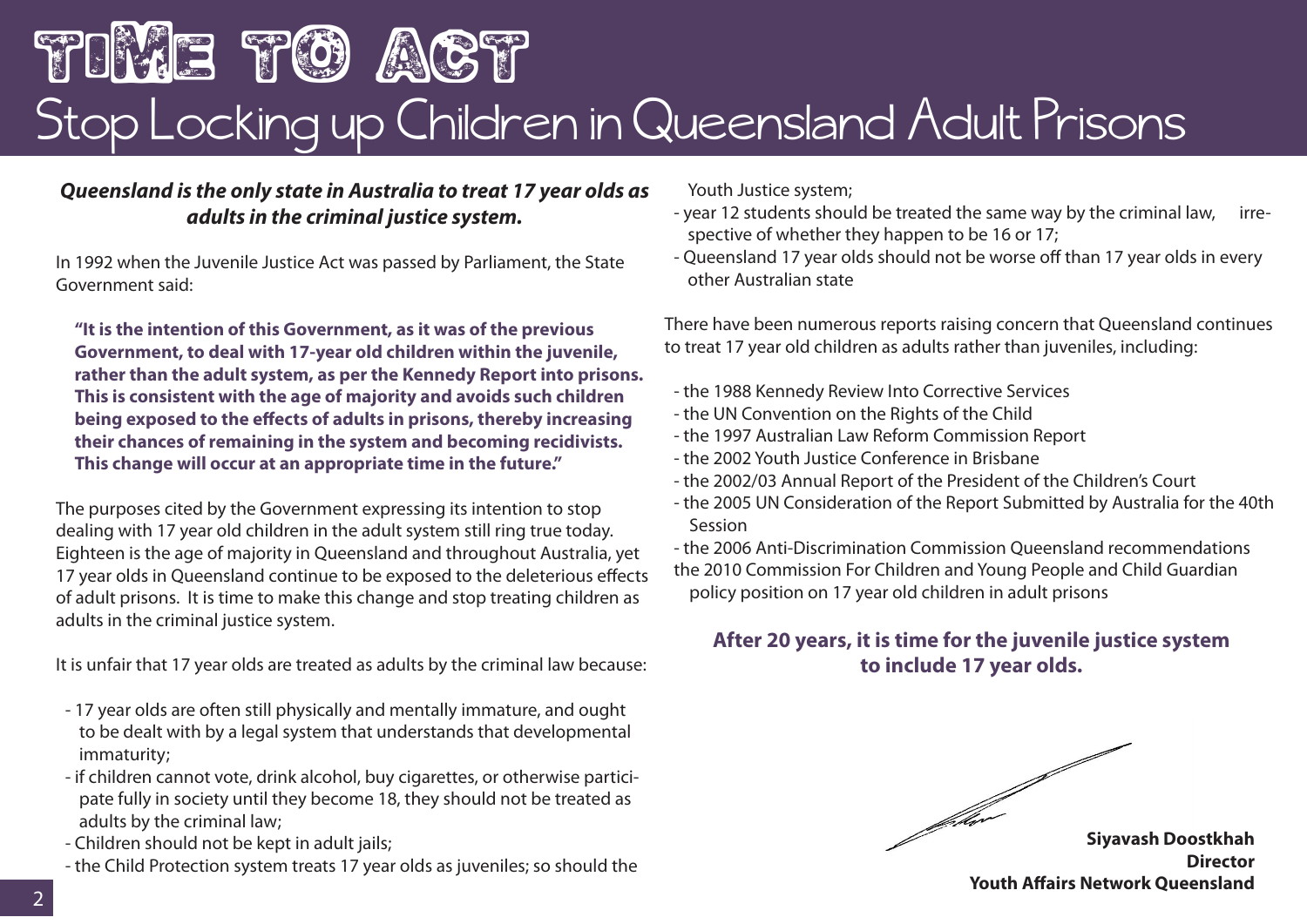## Seventeen Champion Australian Poet Speaks

**In March 2012, Luka Lesson, the Australian Poetry Slam Champion, released a powerful new piece highlighting the ongoing practice of locking up 17 year olds in adult prisons.** 

**'Seventeen' caps off a 20 year struggle for justice.** 

**View the video online at www.vimeo.com/36798558**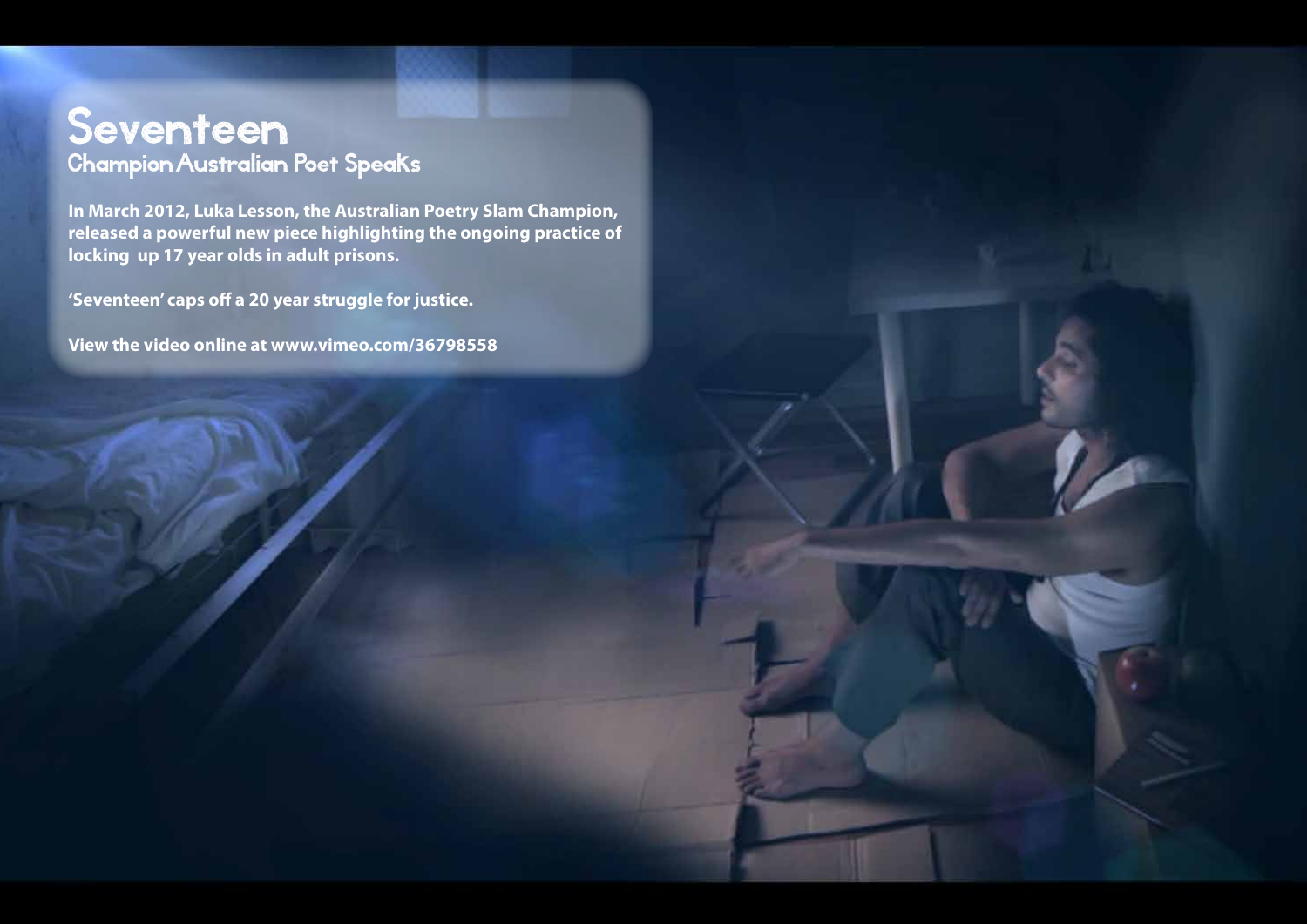# Including Seventeen Year Olds in the Juvenile Justice System Background Paper

*Prepared by Legal Aid Queensland, Logan Youth Legal Service, Youth Advocacy Centre, Youth Affairs Network of Queensland Inc & Sisters Inside Inc*

#### INTRODUCTION

Seventeen year old children are currently treated as adults by the criminal law in Queensland.

When the Juvenile Justice Act (Qld) 1992 ("the JJA") was assented to on 25 August 1992, it was envisaged that its scope would subsequently be extended to cover 17 year olds. In this respect, section 6(1) of the JJA was drafted so that this extension could take place simply, by regulation, rather than by way of legislative amendment. Twenty years have now passed since the JJA was assented to without the requisite regulation having been implemented.

This paper seeks to outline the various inquiries, recommendations and legislative amendments, which have addressed the importance of treating 17 year olds as juveniles for the purposes of the criminal law in Australia.

The paper then outlines some of the reasons for implementing this change to the system now.

Ricky has also spent time in an adult facility at the age of 17 years. He has experienced both the Boys Yard facility in Brisbane and the environment of the Capricorn Correctional Facility. He states that as younger prisoners, in the latter facility, there is no designated segregated area for 17 year olds. "You can ask for protection but why would you?" To enter into protective custody in these facilities you are either perceived as a 'Dog' (informer) or a 'Rock Spider' (Child Molester). For this reason Ricky took his chances with the main prison population.

Joel was at a Schoolies party. Most partygoers were consuming alcohol. Joel and his friend were involved in a fight out the front. This resulted in police being called and charges being laid.

Joel was charged with Grievous Bodily Harm and was sentenced to 18-months imprisonment at the Capricorn Correctional Facility. This was Joel's first offence.

He served 3 months of the sentence and is now out in the community on parole.

His family stated "one day we are signing permission slips for school excursions, the next we are visiting our son and brother in an adult prison". Joel's experiences in the prison were not good. His parents had concerns that he may take his own life.

Joel has two working parents, one brother in university and a younger sister in high school. The family was devastated and the impact continues for Joel. He has a mechanical apprenticeship but cannot gain insurance for his vehicle due to his criminal history…public perceptions still trouble him greatly.

adult jails

Joel is also now responsible for a \$37,000.00 criminal compensation bill.

putting kids in

# is harmful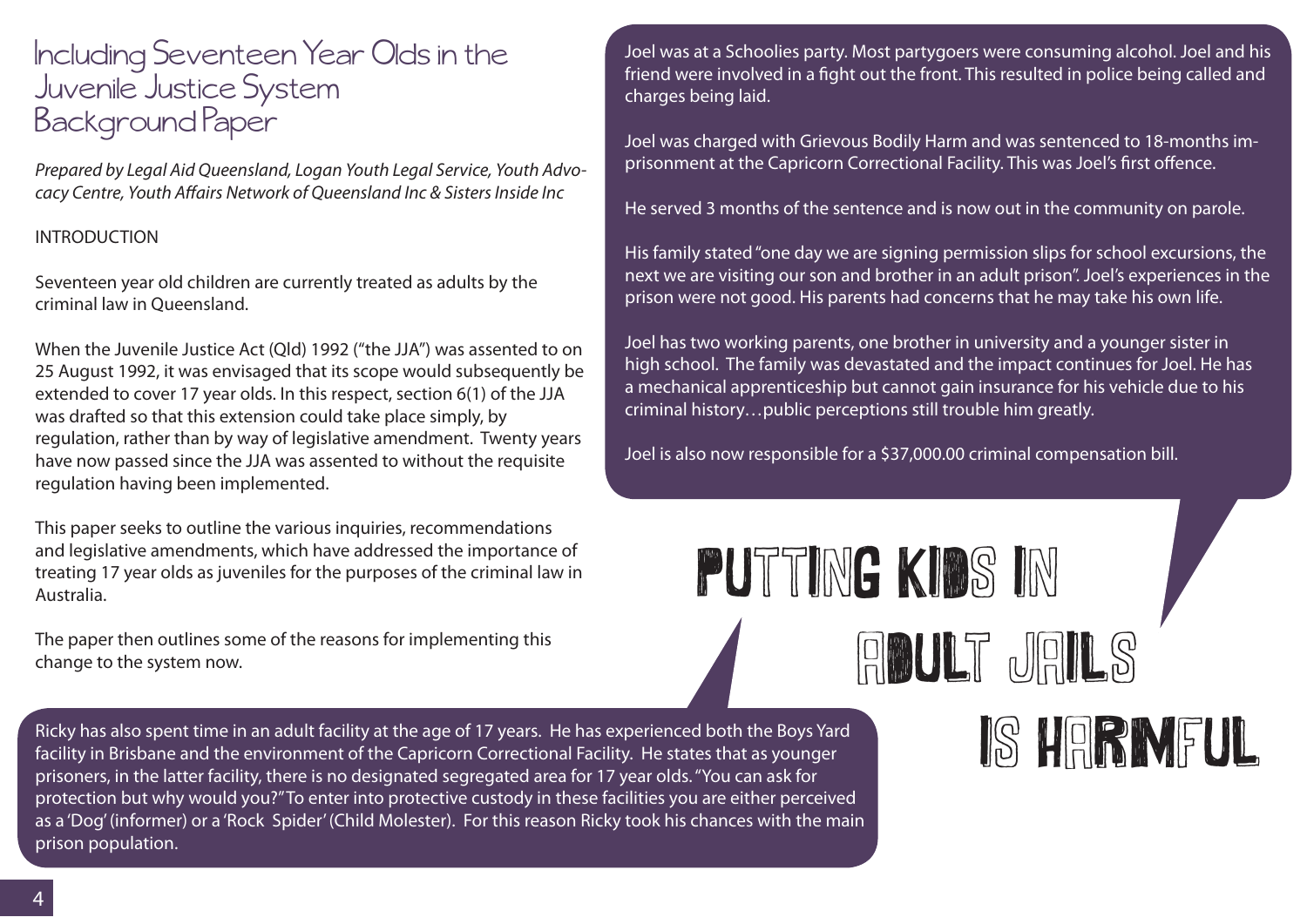# INQUIRIES, RECOMMENDATIONS, and LEGISLATION

#### **1965 The Children's Services Act (Qld) 1965**

The predecessor of the JJA, the Children's Services Act (Qld) 1965, had the intention of promoting, safeguarding and protecting the wellbeing of the children and youth of the Queensland through a comprehensive and coordinated program of child and family welfare. Under this legislation the definition of a "child" was a person under or apparently under the age of 17 years.

#### **1988 The Kennedy Commission of Review into Corrective Services in Queensland**

In 1988 the Kennedy Commission which reviewed the Corrective Services System in Queensland handed down its final report. That report contained specific reference to the operation of the juvenile justice system at that time. The Report found:

"Queensland is one of only two states in the Commonwealth that has legislation that nominated 17 years as the age at which a person is treated as an adult in criminal proceedings. All other States use 18 years as the age of majority in criminal matters.

It is a matter of common sense that the system [in place in 1988] segregate persons under the age of eighteen while these people continue to be imprisoned. This is only a short term solution. In my view people under 18 just should not be in adult prisons. They are children in law, children in terms of rights and responsibilities. In other States they are in law required to go into juvenile institutions. This should be the case in Queensland. They just should not come into the prison system. To stop the entry of these young people into prison requires a redefinition of "child" in Queensland legislation. Amending the appropriate legislation would remove this small vulnerable group of people from the prison environment."<sup>1</sup>

#### **1990 The United Nations Convention of the Rights of the Child**

The UN Convention on the Rights of the Child ("CROC") was ratified by Australia on 17 December 1990 and came into force on 16 January 1991. Ratification was preceded by a detailed process of consultation with State and Territory governments and was the subject of unanimous agreement by all Australian governments.

#### Article 1 states:

"For the purposes of the present Convention, a child means every human being below the age of eighteen years unless, under the law applicable to the child, majority is attained earlier."

The age of majority in Australia is 18. The rights articulated in CROC areexpected to apply to all children, including 17 year old children.

#### **1992 The Juvenile Justice Act (Qld) 1992**

As noted above, when the Juvenile Justice Act was passed it was intended to subsequently include 17 year olds. The Minister then responsible for the passage of the legislation, The Hon Ann Warner, said in the course of Parliamentary debate at the time of passage:

"It is the intention of this Government, as it was of the previous Government, to deal with 17-year old children within the juvenile, rather than the adult system, as per the Kennedy Report into prisons. This is consistent with the age of majority and avoids such children being exposed to the effects of adults in prisons, thereby increasing their chances of remaining in the system and becoming recidivists. This change will occur at an appropriate time in the future." 2

#### **1995 - 97 UN Consideration of Australia's First Report under Convention on the Rights of the Child**

Australia's First Report under CROC was produced by the Commonwealth Attorney-General's Department in 1995 and lodged with the United Nations Committee on the Rights of the Child in January 1996. The Report was considered by the Committee in September 1997, in conjunction with the Non-Government Organisations' Report. The NGO Report noted in response to Australia's First Report, the anomaly that "in some jurisdictions 16, 17 and 18 year old offenders are classed as adults."

#### The UN Committee stated in its Report:

"21. The situation in relation to the juvenile justice system and the treatment of children deprived of their liberty is of concern to the Committee, particularly in the light of the principles and provisions of the Convention and the other relevant standards such as the Beijing Rules, the Riyadh Guidelines and the United Nations Rules for the Protection of Juveniles Deprived of their Liberty.

22. The Committee is also concerned about the unjustified, disproportionately high percentage of Aboriginal children in the juvenile justice system [....]<sup>"3</sup>

#### **1997 Australian Law Reform Commission**

The Australian Law Reform Commission in its seminal 1997 Report "Seen and heard: priority for children in the legal process" considered the upper age for inclusion of children in juvenile justice systems, as part of its wide-reaching Inquiry. The ALRC Report stated:

"In the Northern Territory, Victoria, Tasmania and Queensland, children are dealt with in the adult criminal system once they turn 17. In all other States, in the ACT and under federal criminal law all children are juveniles for the purposes of the criminal law, that is until they turn 18.

3 UN Committee on the Rights of the Child, Concluding Observations: Australia, 10 October 1997

<sup>1</sup> Commission of Review into Corrective Services in Queensland 1988 – Final Report – JJ Kennedy, p126, para 20.2

<sup>2</sup> Hansard , Legislative Assembly, 5 August 1992, p 6130, per The Hon Ann Warner, Minister for Family Services and Aboriginal and Islander Affairs.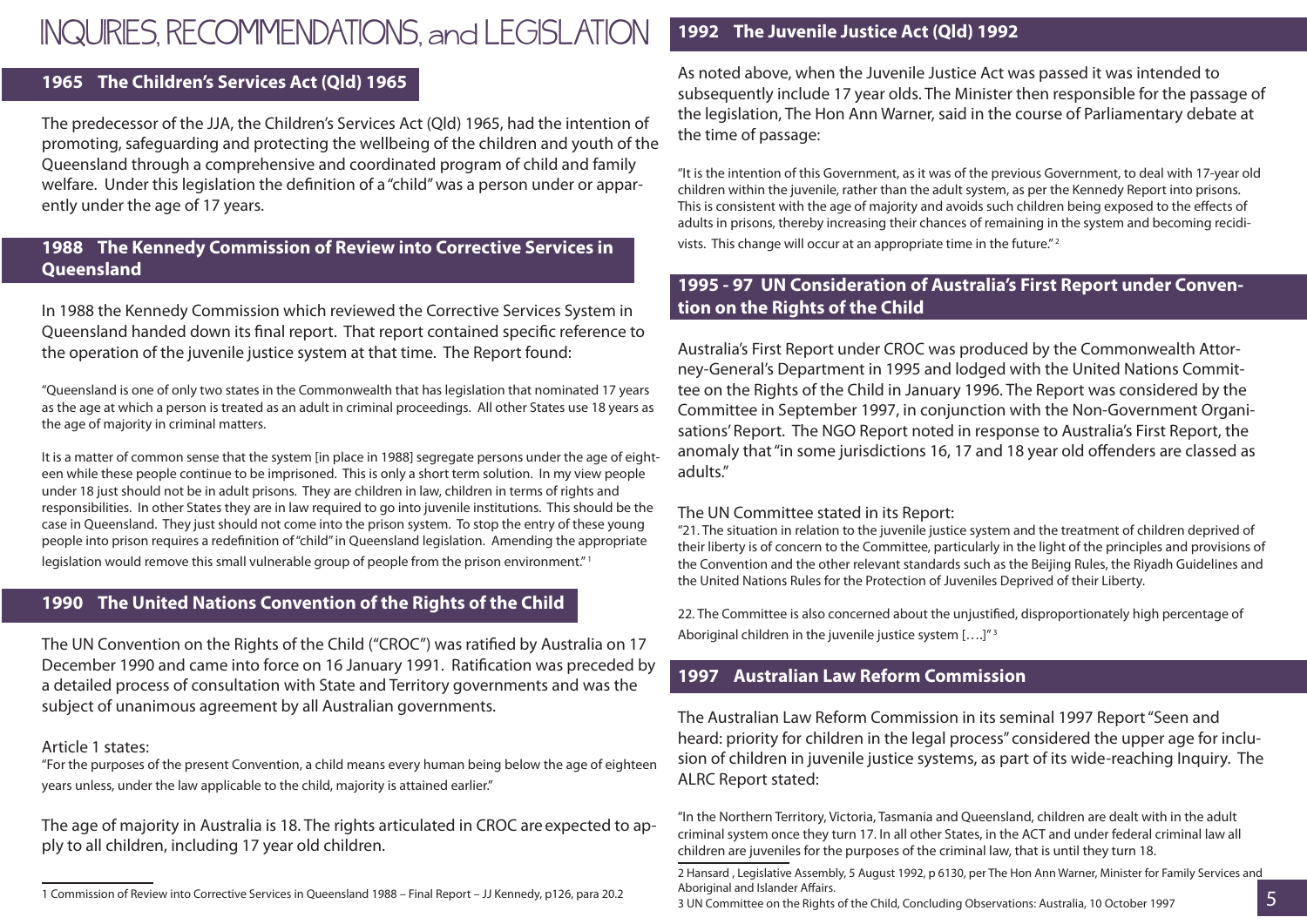The Inquiry considers that there should be national consistency on when a young person is dealt with in the juvenile justice or adult criminal system. An Australian child of a particular age should not be able to be tried as a juvenile in one jurisdiction and as an adult in another.[…] Children should not be treated as adults by the criminal justice system. The age of majority for the purposes of the criminal law should be 18, the age at which a child becomes an adult under general Australian law and under CROC."4

#### The ALRC recommended as follows:

"Recommendation 196. The age at which a child reaches adulthood for the purposes of the criminal law should be 18 years in all Australian jurisdictions. Implementation. All States and Territories that have not already done so should legislate to this effect."

#### **1998 Tasmania**

On 14 January 1998, the Tasmanian Youth Justice Act 1997 received royal assent. The Act defined a child as a person over the age of 10 and under the age of 18. Prior to that their legislation set the age of criminal responsibility at 7 and the age of majority at 17, two facts which were noted with concern by both the United Nations, and the ALRC in "Seen and Heard". The Youth Justice Act 1997 was passed in response to those concerns.

#### **1998 Queensland Evaluation of the Juvenile Justice Act 1992**

In February 1998, the Evaluation of the Juvenile Justice Act (Qld) 1992, considered the issue of raising the age for dealing with children in the juvenile justice system to include 17 year old children. After describing the current regime, the Evaluation stated:

"There is, however, a significant body of opinion to the effect that the age of child regulation should be in accordance with the (then) Public Sector Management Commission recommendations and UN Conventions. This would mean an increase in the age definition of "adult" for criminal justice purposes to 18 years.

The implications of the inclusion of 17 year olds into the Children's Court system would have substantial resource implications for the [then] DFYCC which administer[ed] childhood orders and for the [then] Queensland Corrective Services Commission which [then] administer[ed] childhood detention orders. It would ensure that 17 year olds would be sentenced to detention rather than imprisonment in the adult prisons. Significantly, it would introduce a desirable measure of consistency across State legislation […]" 5

#### **2000 The Northern Territory**

On 10 April 2000, the Prime Minister and the Chief Minister of the Northern Territory issued a joint statement regarding efforts to divert juveniles from the criminal justice system. A central element of the Northern Territory reforms was to include 17 year olds in the juvenile justice system. The Sentencing of Juveniles (Miscellaneous Provisions)

Act 2000, which gave effect to the reforms commenced on 1 June 2000.

#### **2002 Juvenile Justice Amendment Act (Qld) 2002**

Significant amendments to the Act were passed in 2002. Prior to the drafting and passage of the legislation the Government undertook a "targeted" consultation process with the youth sector. A significant portion of the submissions provided to Government at that time expressed support for the expansion of the Act to cover 17 year olds.

#### **2003 Youth Justice Conference, Brisbane, February 2003**

The need to extend the Juvenile Justice Act 1992 to cover 17 year old children was identified as one of the key recommendations of the national Youth Justice Conference held in Brisbane in February 2003.<sup>6</sup>

Following a detailed consideration of a range of issues related to the treatment of 17 year olds in the criminal justice system, the following recommendation was made:

"The Juvenile Justice Act 1992 should be amended to increase the age of a child to 18 years so that it is consistent with other Australian states and in line with Australia's International Treaty obligations."

The previous Minister responsible for administration of the juvenile justice system, the Hon Judy Spence, agreed to consider all of the recommendations of the Conference.

#### **2003 President, Children's Court of Queensland Annual Report 2002-03**

The President of the Children's Court of Queensland, Judge O'Brien, in his most recent 2002-03 Annual Report referred to the issue of inclusion of 17 year olds in the juvenile justice system under the heading "The Definition of Adulthood and Other Issues" and made the following comment:

"In February of this year Legal Aid Queensland hosted a Youth Justice Conference in Brisbane. The conference brought together a large number of individuals and organisations involved in various ways with youth justice throughout the State. One of the recommendations to emerge from the conference was that the Juvenile Justice Act be amended such that the age of a child for the purposes of the Act should be increased to 18 years. Section 6 of the Act does contain provision for the age of 18 to be fixed by regulation but this provision has never been utilised.

In Queensland, young people are not lawfully permitted to vote or to drink alcohol until they reach the age of 18, yet, at the age of 17, their offending exposes them to the full sanction of the adult criminal laws. There are I believe real concerns involved with the potential incarceration of 17 year olds with more seasoned and mature adult offenders. The United Nations Convention on the Rights of the Child considers a person as a child until he/she reaches the age of 18 and other Australian States have adopted a similar

<sup>4</sup> Report No 84, Recommendation no 196

<sup>5 &</sup>quot;An Evaluation of the Juvenile Justice Act 1992,Juvenile Justice Branch, Criminal Justice Program, Department of Justice, February 1998.

<sup>6</sup> The "Making the Youth Justice System Work Better" Conference, Brisbane, 21-22 February 2003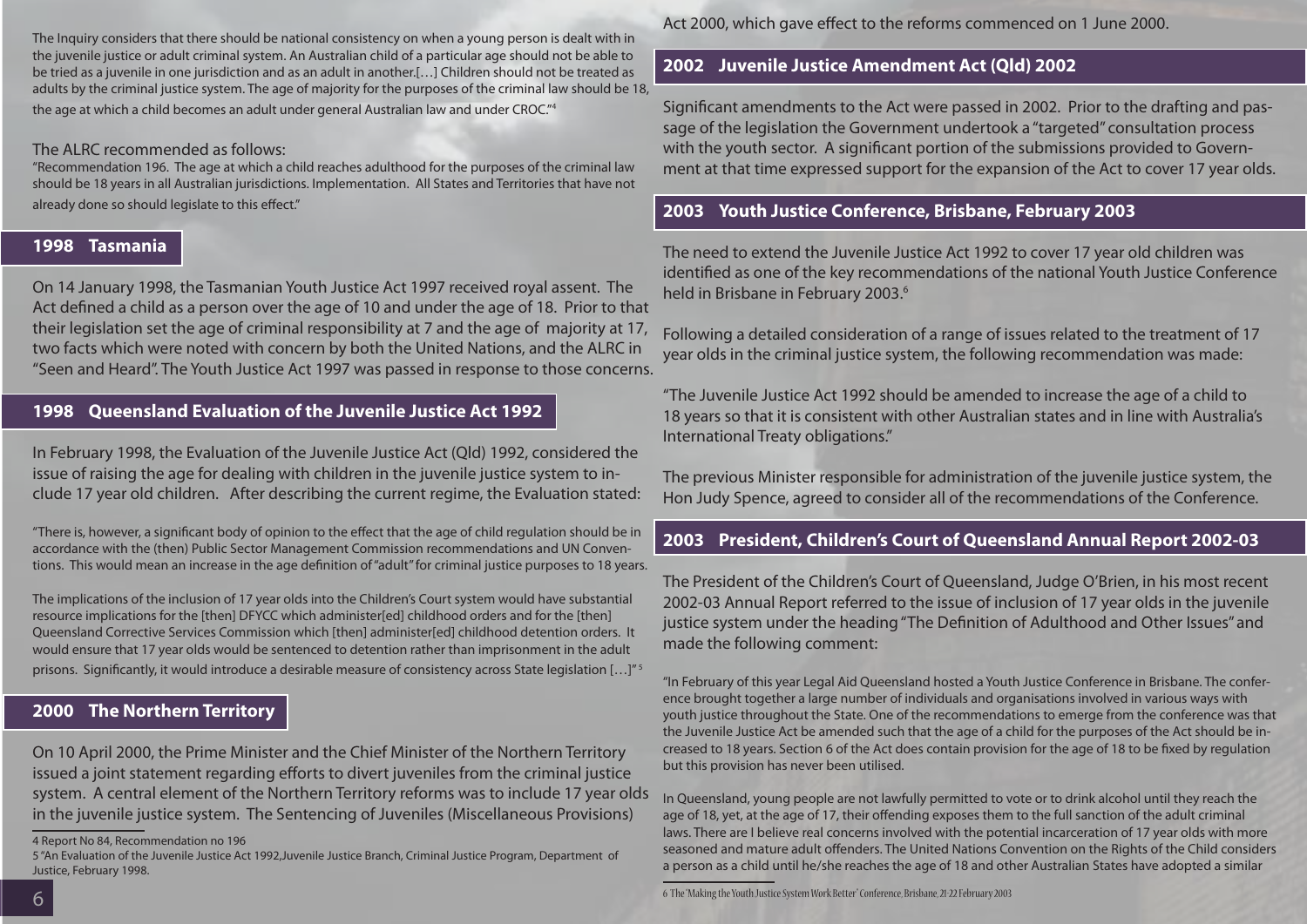approach. The recommendation deserves careful consideration." 7

#### **2004 Victoria**

On 27 May 2004 the Victorian Attorney General announced that Victoria will amend its legislation to provide for the removal of 17 year olds from the adult criminal justice system. In this respect, the Victorian Attorney General's "Justice Statement" contained the undertaking that it would:

"Implement the commitment to increase the age limit of the Children's Court from 17 years to 18 years so that young people are not caught up in the adult criminal system."<sup>8</sup>

Since the Amendment took effect, Queensland is isolated as the only remaining Australian jurisdiction which treats 17 years olds as adults.

#### **2005 United Nations Consideration of Australia's Joint Second and Third Reports on CROC, and the Parallel Non-Government Organisation Report**

The United Nations expressly stated concern about Queensland's practice of treating 17 year olds as adults in the criminal justice system. $9$ 

It specifically recommended that the State party remove 17 year olds from the adult justice system in Queensland.<sup>10</sup>

"The Committee recommends that the State party bring the system of juvenile justice fully in line with the Convention, in particular articles 37, 40 and 39, and with other United Nations standards in the field of juvenile justice, including the United Nations Standard Minimum Rules for the Administration of Juvenile Justice (the Beijing Rules), the United Nations Guidelines for the Prevention of Juvenile Delinquency (the Riyadh Guidelines), the United Nations Rules for the Protection of Juveniles Deprived of Their Liberty and the Vienna Guidelines for Action on Children in the Criminal Justice System; and the recommendations of the Committee made at its day of general discussion on juvenile justice."

#### **2006 Anti-Discrimination Commission Queensland**

The Anti-Discrimination Commission Queensland March 2006 report, Women in Prison, highlighted the issues involved in housing 17 year olds in adult prisons and made two recommendations:

#### Recommendation 48:

The Queensland Government immediately legislate to ensure that the age at which a child reaches adulthood for the purposes of criminal law in Queensland be 18 years.

#### Recommendation 49:

It is not in the best interest of 17 year old offenders to be placed in an adult prison, or for correctional authorities to place a female 17 year old offender in a protection until of an adult prison. The Queensland Government and correctional authorities should take immediate steps to cease this practice.

The recommendations concluded that placing a 17 year old female prisoner in specific prison areas based solely on her age is prima facie direct discrimination on the basis of age.<sup>11</sup>

#### **2010 Commission For Children and Young People and Child Guardian**

In November 2010 the Commission for Children and Young People released their policy position on 17 year old children in adult prisons and called upon the Queensland Government to make:

- a time specific commitment by 1st March 2011 to transfer 17 year olds from adult prisons to youth detention; and
- the necessary legislative amendments to ensure that all young people under the age of 18 years fall within the jurisdiction of the Youth Justice Act 1992 and have access to the Charter of Youth justice Principles.
- http://www.ccypcg.qld.gov.au/pdf/publications/papers/17-year-olds-Policy-Position-Paper.pdf

#### **2012 United Nations Consideration of Australia's Fourth Report to the CROC, and the Parallel Non-Government Organisation Report**

The United Nations continued to call on Queensland to raise the minimum age of criminal responsibility to an internationally acceptable level.

"The Committee regrets that despite its earlier recommendations, the juvenile justice system of the State party still requires substantial reforms for it to conform to international standards ... The Committee recommends that the State party bring the system of juvenile justice fully in line with the Convention, in particular articles 37, 40 and 39 ... the Committee reiterates its previous recommodations to consider raising the minimum age of criminal responsibility to an internationally acceptable level."

<sup>7</sup> Children's Court of Queensland 10th Annual Report, 2002/03, p5

<sup>8</sup> New Directions for the Victorian Justice System – Attorney-General's Justice Statement, May 2004, p11, Initiative 21

<sup>9</sup> UN Consideration of the Report Submitted by Australia for the 40th Session. Administration of Juvenile Justice, 73 "Furthermore, the Committee is concerned that: … (c) in Queensland, persons of 17 in conflict with the law may be tried as adults in particular cases" (See, pp 14, Administration of Justice, 73 (c)).

<sup>10</sup> UN Consideration of the Report Submitted by Australia for the 40th Session (CRC/C/46, § 202-238

<sup>11 17</sup> year old women are kept in a segregated unit called "S4". S4 houses women with mental illness, women who have a disciplinary breach or problems, and juveniles. Sisters Inside reports that two women have been diagnosed with post-traumatic stress disorder as a result of their experience in the S4 unit. (In Corrections, pp121).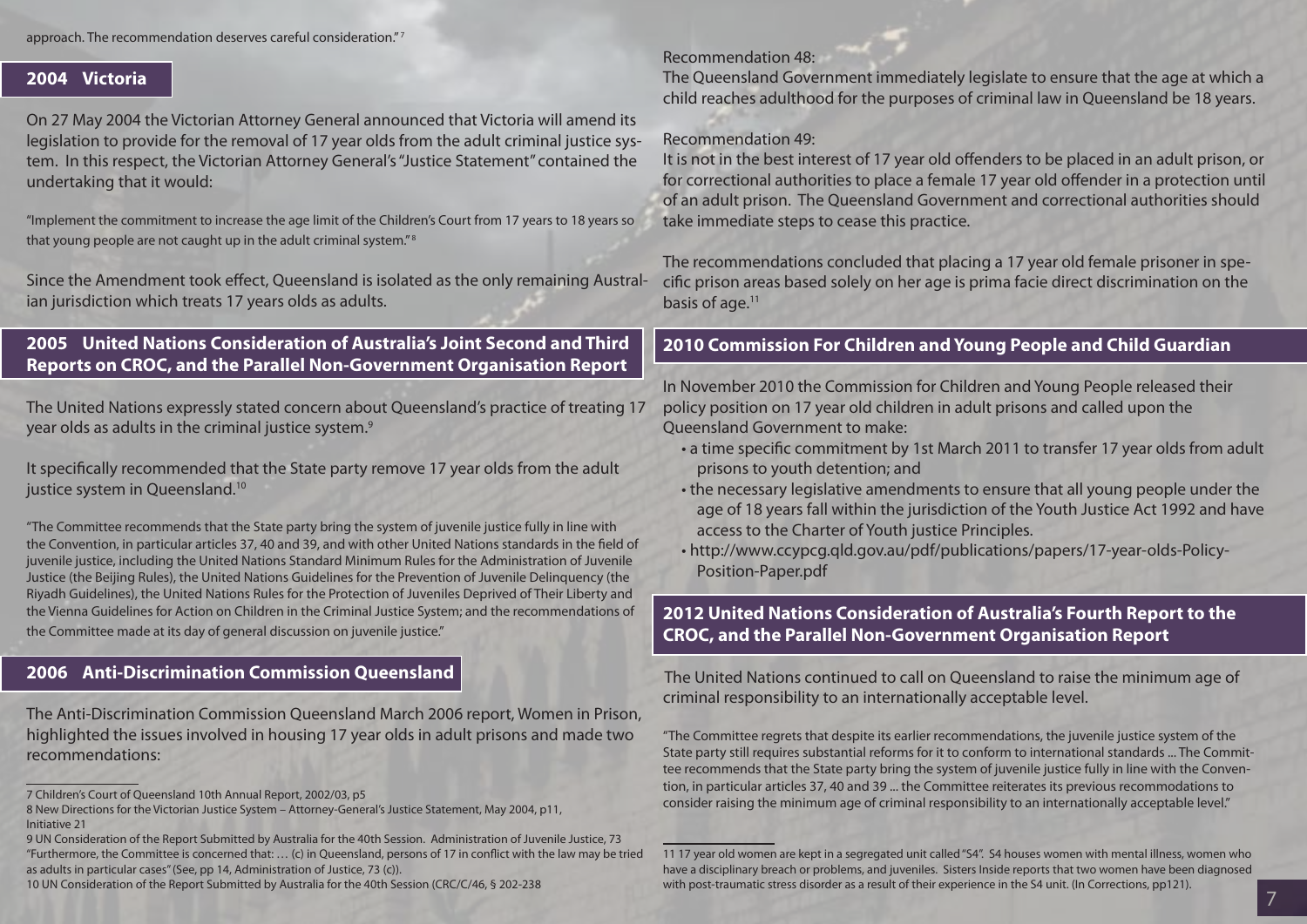### RATIONALE FOR TREATING 17 YEAR OLDS AS CHILDREN FOR THE PURPOSES OF THE CRIMINAL LAW

The reasons for including 17 year old children in the juvenile justice system include the following:

#### **Recognition of the development vulnerability of children – desirability of the principles underpinning the JJA to apply to 17 year olds**

Many 17 years old children are still "physically and mentally immature."<sup>12</sup>

Developments in scientific research have made it possible to study the brain using magnetic resonance imaging (MRI) instead of x-rays. 13 This advancement allows scientists to safely scan children's brains over many years without causing harm. Scientists have since conducted extensive research on the adolescent brain making significant findings in the area of adolescent brain development.

Law makers are being asked to reconsider juvenile justice policies in light of evidence that the adolescent brain is a work in progress.

Steven also entered an Adult Correctional Facility in the regions at the age of 17 years. Steven was often mistaken for a much younger person. He stood at around 160cm tall and was of very slight build.

Despite the efforts of advocacy agencies from his own community there was no guarantee of his safety.

#### **Development**

Research indicates that the human brain develops well into a person's 20s. The frontal lobe, the area of the brain that is responsible for planning and impulse control, is the last to develop.<sup>14</sup> Furthermore, this area of the brain undergoes more change during the teenage years than any other time in a person's life. Studies of the relationship between brain development and adolescent behaviour indicate that adolescents tend to rely on emotional areas of the brain, rather than the frontal lobe.15

#### **Competency**

Many studies have shown that by the age of sixteen adolescents' cognitive ability is similar to that of adults. This means that adolescents' intelligence mirrors adults. Although adolescents are intellectually mature, other developmental traits impact their decision making capacity. Common developmental traits of juveniles include impulsivity, short-sightedness, and susceptibility to peer influence.

These traits, in conjunction with the developmental stage of adolescents arguably make juveniles less responsible for their actions than adults.16

#### **Culpability**

Criminal punishment should be based not only on the harm caused, but on the blameworthiness of the offender. To determine how blameworthy a person is the criminal justice system must take into consideration the circumstances of the crime and of the person committing it. Historically courts consider mitigating factors when considering culpability for a crime. Mitigating factors include: impaired decisionmaking capacity; circumstances of the crime; and the individual's personal character. These factors do not make a person exempt from punishment, but they do indicate that the punishment should be less than it would be for a different person committing a similar crime under different circumstances<sup>17</sup>

The underpinnings of the juvenile justice system are based on the notion that juveniles are less morally responsible for their actions and more capable of change and rehabilitation. The growing body of scientific evidence supports this premise.

<sup>12</sup> UN Declaration of the Rights of the Child, 1959, Preamble

<sup>13</sup> See, Adolescent, Brain Development and Legal Culpability, Juvenile Justice Center, American Bar Association, Jan 2004 citing Elkhonon Goldberg, The Executive Brain: Frontal Lobes and the Civilized Mind, Oxford University Press (2001).

<sup>14</sup> See, Adolescent, Brain Development and Legal Culpability, Juvenile Justice Center, American Bar Association, Jan 2004 citing Sowell, Elizabeth R, Paul M. Thompson, Kevin D. Tessner and Arthur W. Toga. Mapping continued brain growth and gray matter density reduction in dorsal frontal cortex: inverse relationships during postadolescent brain maturation, 21 Journal of Neuroscience 22 (2001).

<sup>15</sup> Adolescent, Brain Development and Legal Culpability, Juvenile Justice Center, American Bar Association, Jan 2004 quoting Dr. Deborah Yurgelun-Todd of Harvard Medical School.

<sup>16</sup> Less Guilty by Reason of Adolescence, Issue Brief 3, MacArthur Foundation Research Network on Adolescent Development and Juvenile Justice.

<sup>17</sup> See, Less Guilty by Reason of Adolescence.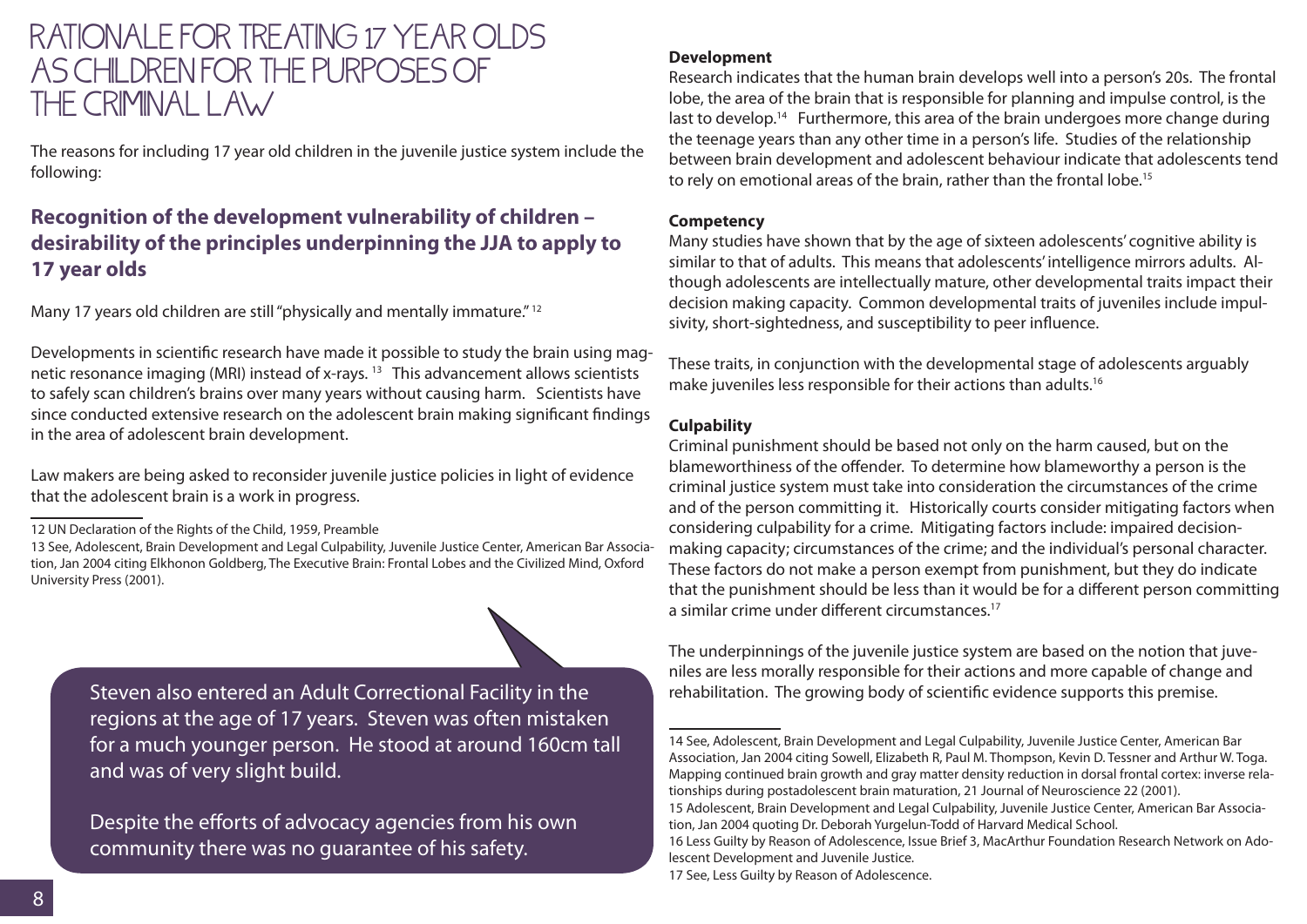#### **Risk Factors**

The American Academy of Pediatrics identified a number of risk factors that increase the likelihood that an adolescent will engage in violent behaviour. Risk factors include: exposure to domestic violence or physical abuse, being poorly or inappropriately supervised, or being a victim of physical or sexual abuse. 18 The presences of any of these risk factors compound the likelihood that an adolescent will engage in violent behaviour.

Nearly all young people convicted of criminal offences in Queensland report history of abuse, neglect, and assault.19 Incarcerating these youth is not going to help them become functioning and contributing members of society. According to the Queensland Government Department of Corrective Services, in the 2005/06 financial year there were 105 17 year olds in corrective services facilities. Over the preceding 5 years, a total of 629 17 year olds were in prison. A disproportionate number of these youth are from communities with low socio-economic indicators and most likely come from extremely disadvantaged backgrounds.20

The principles articulated in The Charter of Juvenile Justice Principles<sup>21</sup> should apply to 17 year old children as they do to younger children.

In this respect, for example, it is desirable that:

- Because many 17 year old children are vulnerable in dealings with a person in authority, such children who are under investigation or proceeding in relation to an alleged offence be given the usual special protections for children (such as the right to an independent person during a police interview) (cl 4 of the Charter);
- Diversionary strategies and sentencing options such as cautioning and referral to youth justice conferences be available as responses in appropriate circumstances (cl 5, 8, 9);
- Parents of 17 year old children should be encouraged to fulfill their responsibility for the care and supervision of the child (cl 10);
- 17 year old children should be detained in custody for an offence, whether on arrest or sentence, only as a last resort and for the least time that is justified in the circumstances (cl 17);

18 American Society of Pediatrics, Policy Statement, 1 Pediatrics, 103 (1999).

21 Schedule 1, Juvenile Justice Act 1992

It is current government policy, at both state and federal level, to encourage young people to remain at school in order that young people individually (and the community collectively) achieve higher educational and training standards. One likely effect of this worthy policy goal is that more 17 year olds will remain in more protected environments such as school rather than in the more predominantly "adult" environments of the workplace or managing other "adult" systems associated with greater personal independence.

In this respect, retention rates for Year 12 have been steadily increasing. The retention rate from Year 10 to Year 12 in Queensland has, for example, risen from 38.9% in 1976 to 81.1% in 2002.22

#### **Alignment of Age of Adulthood in Queensland**

It is highly desirable, from a public policy perspective, that the age at which a young person is dealt with as an adult by the criminal system, is aligned with the age at which it is lawful for a person to vote, drink alcohol, marry without parents' consent, and participate fully in society in other ways.

Queensland law treats people under the age of 18 differently than adults. Civil law recognizes that people under the age of 18 do not have full capacity; therefore, laws regulate various activities that span almost every aspect of a youth's life.

- **Jury Duty** You must be 18 years old to serve on a jury.
- **Voting** You must be 18 years old to vote.
- **Marriage** You must be 18 years old or have parental consent to marry.
- **Foreign travel** You must be 18 years old to obtain a passport without the written consent of your parents.<sup>23</sup>
- **Contracts** You must be 18 years old to enter into a contract for anything other than necessities (goods and services needed to maintain the lifestyle of a  $child).<sup>24</sup>$
- **Wills** You must be 18 years old or married to make or witness a will.
- **Gambling** You must be 18 years old to gamble.

22 OESR. Bulletin: Education in Queensland (Census 2001) at http://www.oesr.qld.gov.au/queensland\_by\_theme/society/education\_training/bulletins/census2001/education\_in\_qld\_c01\_htm. shtml#retention

23 It is a requirement of the Australian Passports Act 2005 that before a passport may be issued to a child (anyone under 18 years who has never married) the written consent of all people with parental responsibility for the child is needed.

24 Children and Civil Law, Legal Aid Queensland. People under the age of 18 do not have full capacity and a contract entered into by a child cannot be enforced against a child unless it is a contract for necessities (goods and services needed to maintain the lifestyle of the child) or a beneficial contract of service such as an apprenticeship

<sup>19</sup> See also, Pathways from Child Maltreatment to Juvenile Offending, Anna Stewart et al., Australian Institute of Criminology, Trends and Issues in Crime and Criminal Justice, No. 241 (Oct 02).

<sup>20</sup> In Corrections: Investigating Prison Release Practice and Policy in Queensland and its Impact on Community Safety, by Tamara Walsh (Nov. 2004), pp 113. According to a survey conducted by Boystown, 62% of respondents identified as Indigenous; 24% report having a mental illness, and as many as 70% were homeless. All of the respondents had lost their parents at a young age and had been either a ward of the state or in foster care.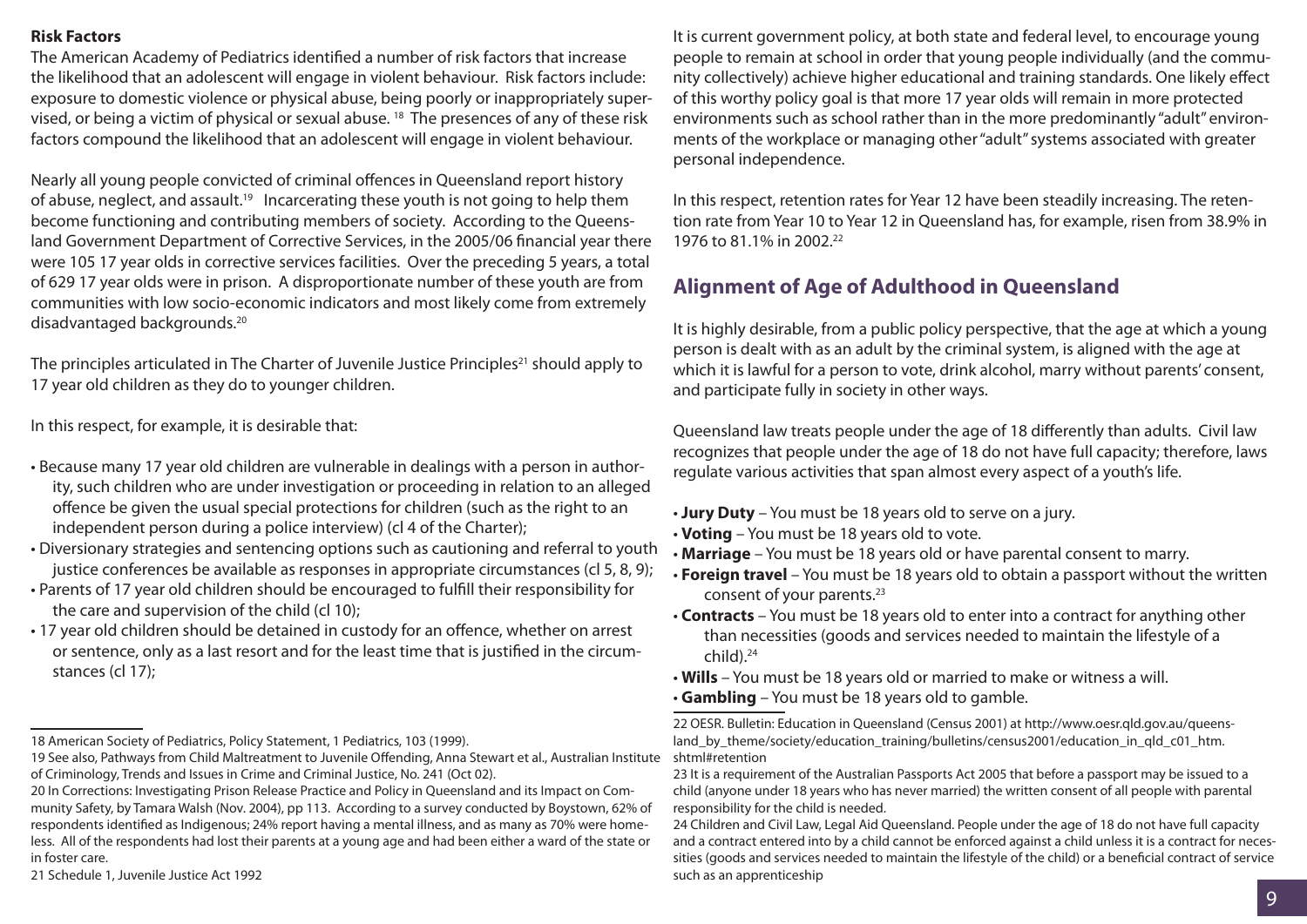- **Tattoos** You must be 18 years old to get a tattoo.
- **Alcohol**  People under the age of 18 cannot purchase liquor or drink in public places. Liquor Act of 1992
- **Tobacco** You must be 18 years old to purchase cigarettes or other tobacco products.
- **Medical Treatment** Generally 16 year olds are assumed to have full legal capacity to consent to medical treatment, however, doctors and hospitals can require the consent of the parent of a person under 18 years-old.
- **Tort (Lawsuits)** People under the age of 18 can be sued, but the degree of reasonableness required for them is that normally required of a child of that age.

#### **Consistent Treatment of Peers in Queensland**

A great many 17 year old Grade 12 students in Queensland are currently treated as adults by the criminal justice system, while some of their 16 year old classmates are dealt with as children. The effect of this is that two classmates, one 16 and the other 17, involved in the same offending behaviour will be treated differently, despite their circumstances being equivalent in every other respect. (By way of example, the 16 year old might be police cautioned and diverted from the criminal justice system, whereas the 17 year old student may face the prospect of community-based orders.) This inconsistency is undesirable.

#### **Alignment of Child Safety and Juvenile Justice Systems**

In an effort to restructure the child safety system the Commission for Children and Young People and Child Guardian was created. The Commission is charged with promoting and protecting the rights, interests and wellbeing of all Queenslanders under 18. It is desirable that there be alignment between the child safety system and the youth justice system in relation to who those systems regard as children, and how those two systems interact.

#### **Removing 17 year olds from Adult Jails**

All 17 year old child offenders sentenced to imprisonment or remanded in custody are incarcerated in adult jails. A number of case-studies are described at Annexure "A". The consequences of incarceration of children in adult facilities include that:

- 17 year old children are exposed to a potentially dangerous environment;
- They are exposed to the negative influence of "seasoned, mature offenders." <sup>25</sup>

It is understood that most 17 year olds are placed in what is known as "the boys' yard" at Arthur Gorrie Correctional Centre. In this respect s13(2) of the Corrective Services Act 2000 is an attempt to limit the exposure of 17 year old children to the adult system. We understand, however, that it is not uncommon for 17 year old children to be placed at other jails within the mainstream adult population.

Adult prison is a dangerous and violent place. Juveniles in adult jails and prisons are at a greater risk of being violently victimized than their counterparts in juvenile detention facilities. According to research conducted in the United States, in 1988 47% of juveniles in prison were victims of violent assaults.<sup>26</sup> Juveniles in adult facilities were eight times more likely to commit suicide; five times more likely to report being raped or sexually attacked; twice as likely to report being beaten by prison staff; and 50% more likely to be attacked with a weapon.<sup>27</sup>

A limited amount of research is available about the experiences of Queensland youth in adult prisons, however, according to In Corrections, young prisoners report having "extremely traumatic prison experiences." 28 Former prisoners report that fights, bullying, and sexual assault are wide-spread in prison.

There is also evidence to suggest that youth detained in adult prisons are more likely to re-offend than those sentenced to the juvenile justice system.29

#### **Consistency Across Australian Jurisdictions**

It is desirable that there be consistency between Australian jurisdictions. Increasing the age in Queensland would remove the injustice that currently sees a 17 year old who would be charged, tried and possibly detained as an adult in Coolangatta (Qld), dealt with as a juvenile several metres away across the border in Tweed Heads (NSW).

Queensland is isolated as the only jurisdiction in the country that continues to treat 17 year olds as adults.

<sup>25</sup> Judge O'Brien, President of the Children's Court of Queensland, 2003-04 Annual Report

<sup>26</sup> Juveniles in Adult Prisons and Jails: A National Assessment, United States Department of Justice, Office of Justice Programs, Bureau of Justice Assistance (Oct. 2000).

<sup>27</sup> Juveniles in Adult Prisons and Jails: A National Assessment, pp 8.

<sup>28</sup> In Corrections, pp. 113.

<sup>29</sup> See, "The Transfer of Juveniles to Criminal Court: Does it make a difference?" Donna M. Bishop, et al. Crime & Delinquency, Vol. 42, No. 2, April 1996. A study of juveniles in the State of Florida, U.S.A. found that youth transferred to the adult court were a third more likely to re-offend than youth sentenced to the juvenile justice system.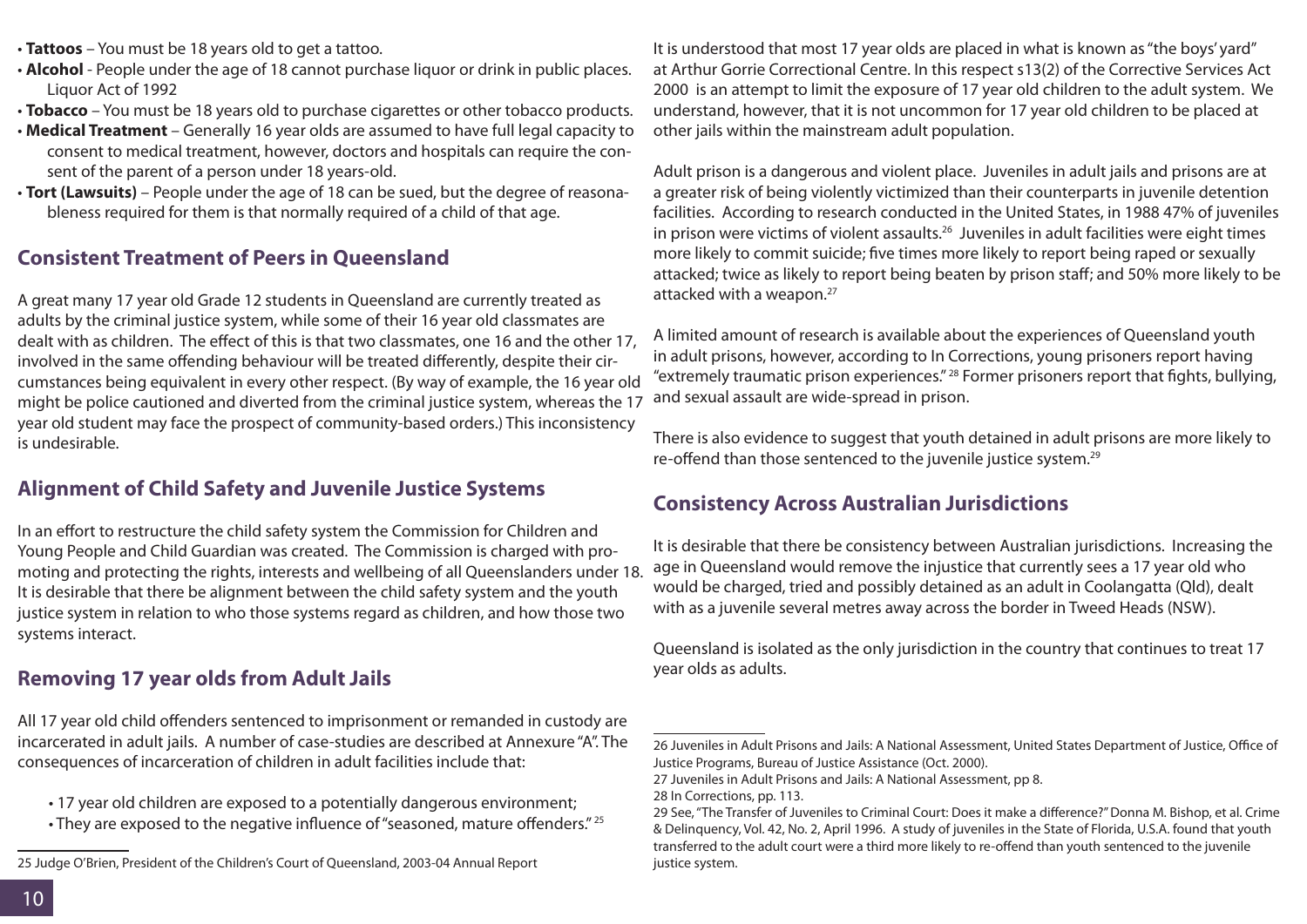#### **Consistency with UN Convention on the Rights of the Child**

Current Queensland practice is not consistent with the UN Convention on the Rights of the Child. Queensland practice should be brought into line with the provisions of CROC.

#### **No Requirement for Legislative Amendment**

When the Juvenile Justice Act 1992 ("the Act") commenced. It was always envisaged that its scope would subsequently be extended to cover 17 year olds. In this respect, section 6(1) of the Act was drafted so that this extension could take place by regulation, rather then by way of legislative amendment.





### youth affairs network

The Youth Affairs Network of Queensland Inc (YANQ) is the peak community youth affairs organisation in Queensland, representing approximately 400 individuals and organisations from Queensland's youth sector.

We promote the interests and well being of young people across the state by:

- disseminating information to members, the youth sector, and the broader community
- undertaking campaigns and lobbying
- making representations to government and other influential bodies
- resourcing regional and issues-based networks
- consulting and liaising with members and the field
- linking with key state and national bodies
- initiating projects
- hosting forums and conferences
- input into policy development
- enhancing the professional development of the youth sector We advocate on behalf of young people in Queensland, especially disadvantaged young people, to government and the community.

We promote and support cultural diversity.

We encourage the development of policies and programs that respond to the rights and needs of young people.

YANQ employs a small team in its Brisbane based secretariat. The organisation is managed by a committee. Your membership and support is vital in providing a voice for young people's issues in Queensland. Please note, we ask all members to sign off on a values statement to support the directions of YANQ.

If you would like to become a member of YANQ or would like further information please visit the YANQ website www.yanq.org.au or contact the office 30 Thomas Street, West End Q 4101 Telephone: 07 3844 7713 Fax: 07 3844 7731 or Email: admin@yanq.org.au